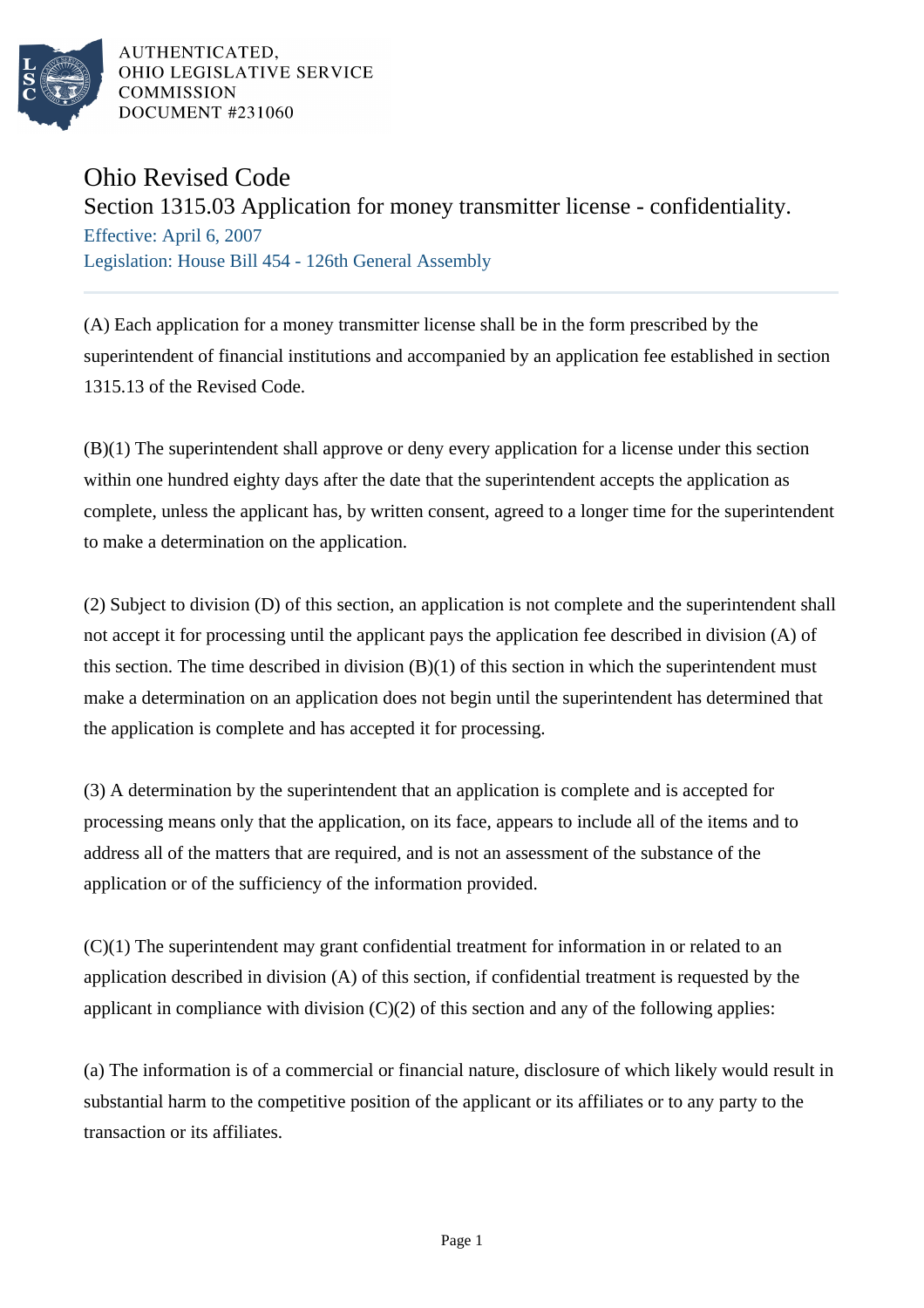

AUTHENTICATED. OHIO LEGISLATIVE SERVICE **COMMISSION DOCUMENT #231060** 

(b) The information is of a personal, medical, financial, or similar nature, disclosure of which would result in a clearly unwarranted invasion of personal privacy.

(c) The information is contained in, related to, or derived from examinations, operating or condition reports, agreements, orders, or actions prepared by, on behalf of, or for the use of a governmental agency or authority.

(d) The information has been filed with a governmental agency or authority and has not been approved for disclosure by that agency or authority.

(e) The information specifically is excepted from disclosure by statute.

(2)(a) An applicant requesting confidential treatment under division (C) of this section shall do so in writing at the time that the application containing the information, or additional information related to an application, is submitted.

(b) The request described in division  $(C)(2)(a)$  of this section separately shall address each item of information for which confidential treatment is requested, explaining the applicability of the asserted justification for confidential treatment and either specifically demonstrating the harm that would result from public disclosure of the item of information or setting forth the reason that the applicant cannot authorize public disclosure of the item of information.

(c) The applicant separately shall bind and identify all items of information for which confidential treatment is requested under division (C) of this section and shall make specific reference to those items in the remainder of the application or additional information related to the application.

(3)(a) The superintendent shall review a request for confidential treatment under division (C) of this section and provide the applicant with written notice of the superintendent's decision on granting confidential treatment for each item of information for which it is requested.

(b) If the superintendent's decision provided pursuant to division  $(C)(3)(a)$  of this section is not to grant confidential treatment to an item of information, the applicant may withdraw the item of information by written notice within ten days after the applicant's receipt of the superintendent's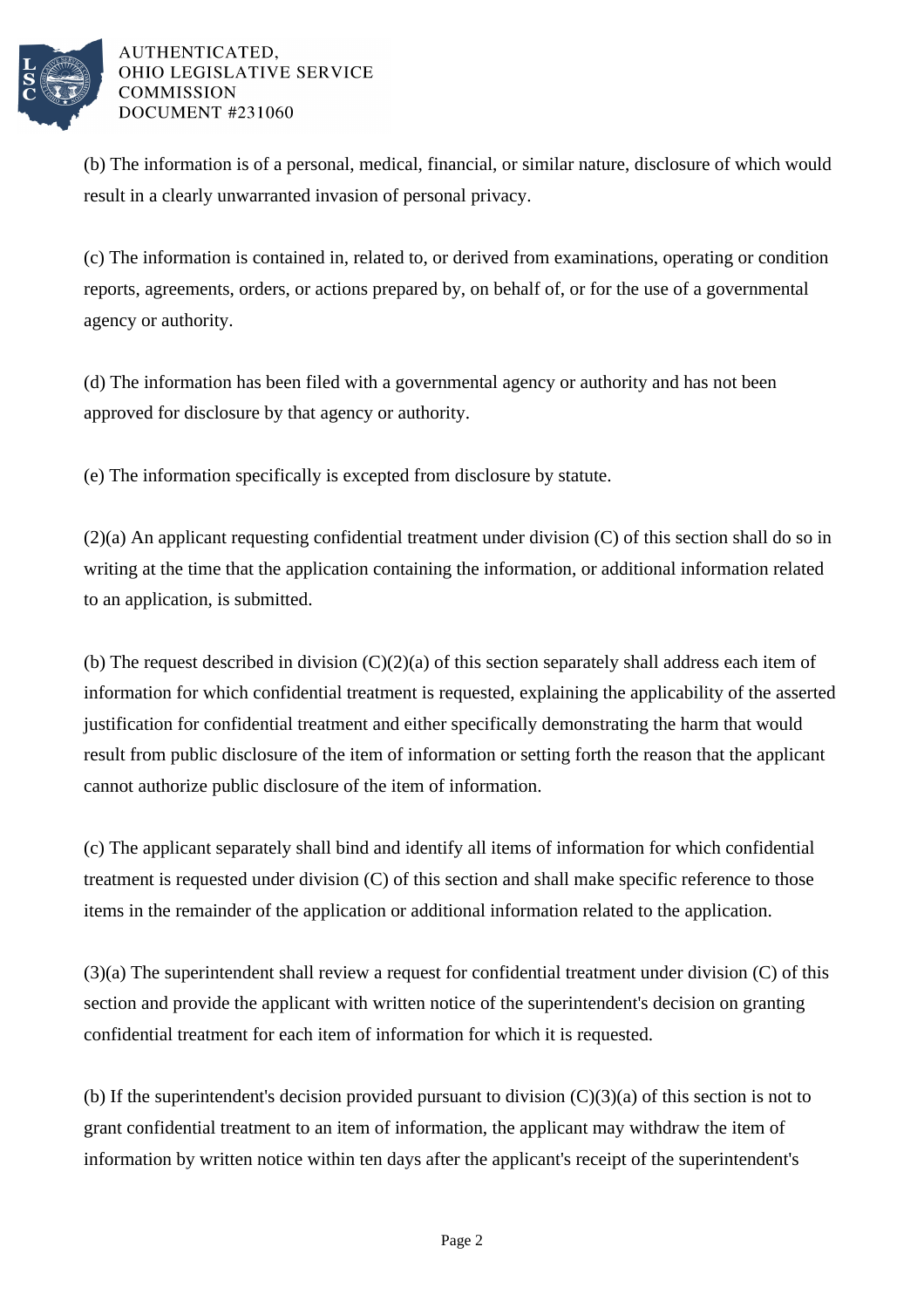

## AUTHENTICATED. OHIO LEGISLATIVE SERVICE **COMMISSION DOCUMENT #231060**

decision. If the applicant fails to withdraw the item of information within the ten-day period, the applicant is deemed to have waived the right to withdraw, and the item of information is a part of the application available to the public.

(4)(a) An item of information submitted with a request for confidential treatment under division (C) of this section is not deemed filed with the superintendent until the superintendent grants confidential treatment or the applicant is deemed to have waived the right to withdraw the item of information.

(b) Until the item of information submitted with a request for confidential treatment is filed in accordance with division  $(C)(4)(a)$  of this section, no person shall copy or inspect the item of information or anything derived from the item of information, except as necessary to assist the superintendent in deciding whether to grant confidential treatment to the item of information in accordance with division (C) of this section.

(5) When an item of information is filed following the superintendent's decision to grant it confidential treatment pursuant to division  $(C)(3)(a)$  of this section, the item of information is not a public record as defined in section 149.43 of the Revised Code and only the superintendent shall use it in connection with the performance of the duties and exercise of the powers of the superintendent. Without prior notice to the applicant, the superintendent may disclose or comment on any of the contents of the application in an order, statement, or opinion issued by the superintendent in connection with a decision on the application.

(D) Division (B)(2) of this section does not prohibit either of the following:

(1) The superintendent denying an application described in division (A) of this section prior to the superintendent's acceptance of the application for processing, on the basis that the applicant failed to include all of the items and address all of the issues required for the application, if both of the following apply:

(a) The superintendent advised the applicant that the application was incomplete.

(b) After being advised by the superintendent pursuant to division  $(D)(1)(a)$  of this section that the application was incomplete, the applicant did not, within a reasonable period of time, complete the